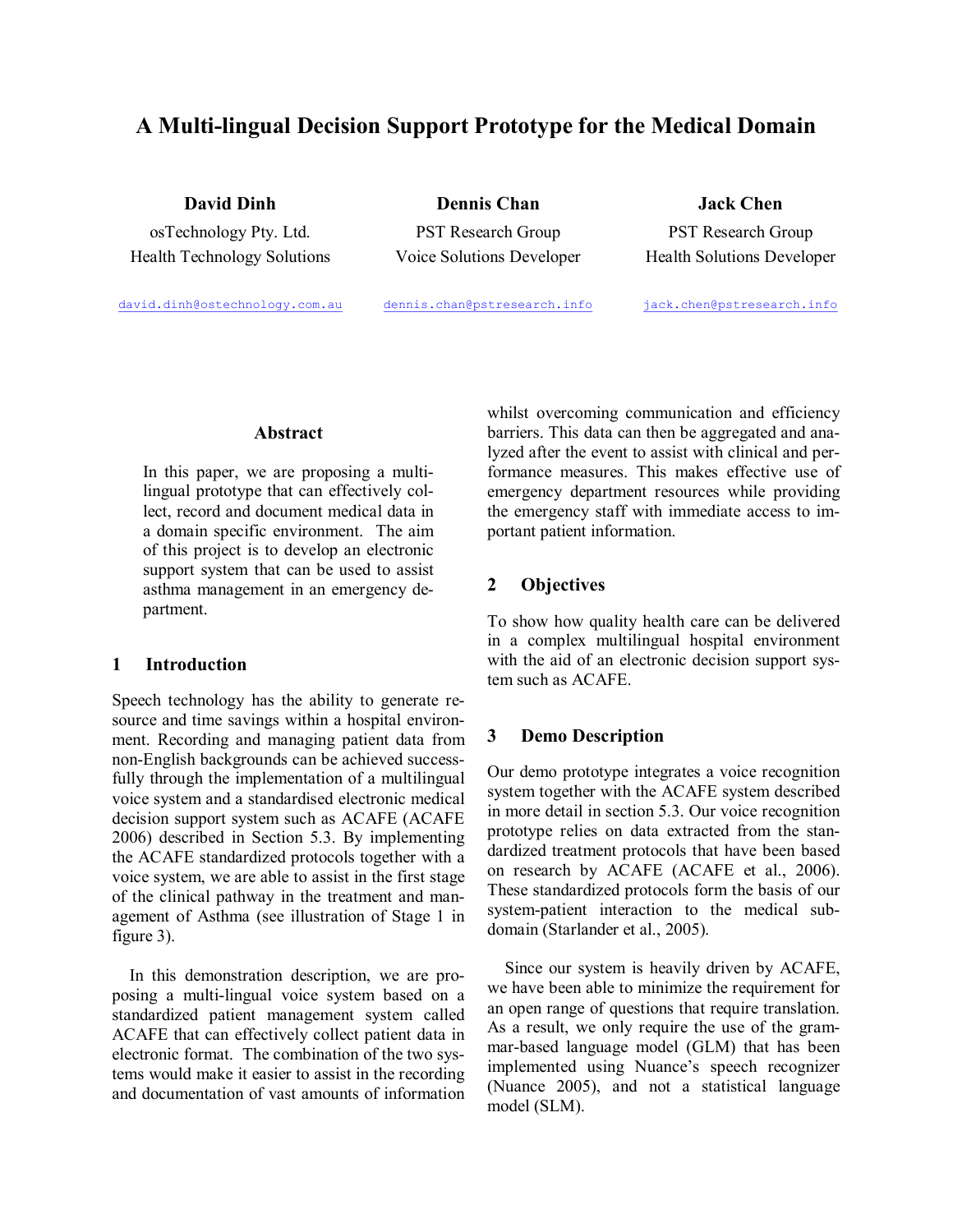The standardized protocols require no manipulation or changes in tense as the ACAFE system is essentially a decision support tool. The flexibility of the decision support tool allows the clinician to make the final decision and vary any responses or inputs. Hence the range of questions our multilin gual system poses to the patient is also standardized and limited. With the smaller set of questions it is feasible for translation to occur via direct ACAFE to 'target-language' mappings (subject language to many variations of a target-language).

The use of GLMs over SLMs for medical speech translation has been proven to provide higher translation accuracy (Rayner et al., 2004, Rayner et al., 2005). We expect that by combining the higher accuracy levels of recognition through the use of GLMs with a limited set of possible questions for a particular medical sub-domain, we can achieve an improved translation success rate.

Currently, our system requires the Overseer (such as a nurse) to specify the patient's native language (in our example Chinese Mandarin) and problem sub-domain (in our example asthma). From there, the Overseer can either speak a ques tion as defined in the protocols contained within the ACAFE system (using English), or select one using the terminal. The question is then rendered using recorded audio (TTS is used as a fall back strategy) and played to the patient. Once the patient responds verbally or physically (e.g. nod of the head), the Overseer is required to enter that response into the system.

The Overseer is capable of viewing reports that detail a particular patient's responses prior to further analysis/treatment, or they can view statistical reports. As a proof of concept, the Overseer can generate a statistical report that details patient background precipitating factors (numbers of res piratory tract infections, cold weather, exercise and dust/pollens)

## **4 Suggested Scenario**

The triage nurse will identify the patient's native language to enable the correct voice system trans lator. The voice system will translate the standardized asthma management plan questions into the patient's native language.

Patient will answer each question in their native tongue. The voice system will convert this infor mation into the ACAFE system format. When each question has been answered, the ACAFE system will store the answers and the voice system will then follow through to the next ACAFE question.

Upon completion of the set of ACAFE based questions the voice system will then provide a re view of the questions with answers in the ACAFE system in either English or the native language. A voice recording will also be stored to play back for future reference.

Triage refers to the answers that have been col lated in the ACAFE system via the assistance of the voice system. This information can be under stood by all emergency team staff as the voice sys tem has translated the answers of the patient into English according to the standardized management answers.

The Emergency Department now has a pre compiled list of patient information compliant with Stage 1 of the clinical pathway contained in the ACAFE system to help assist in the treatment of asthma, without having to worry about communication difficulties between patient and medical staff.

## **4.1 Demo script**

**Triage Nurse:** "Hello, what pains or difficulties are you experiencing?"

Patient: "Understand English no good, asthma..." **Triage Nurse:** "Can you confirm your language,

Mandarin or Cantonese?"

**Patient:** "Chinese, mandarin."

**Triage Nurse:** "OK, what I will do now is use a special machine to ask a few simple questions, you can just answer yes or no, it will ask the questions in mandarin so you can understand better. OK, here we go... "

Triage nurse then activates the voice system which goes through the set of ACAFE based questions in mandarin.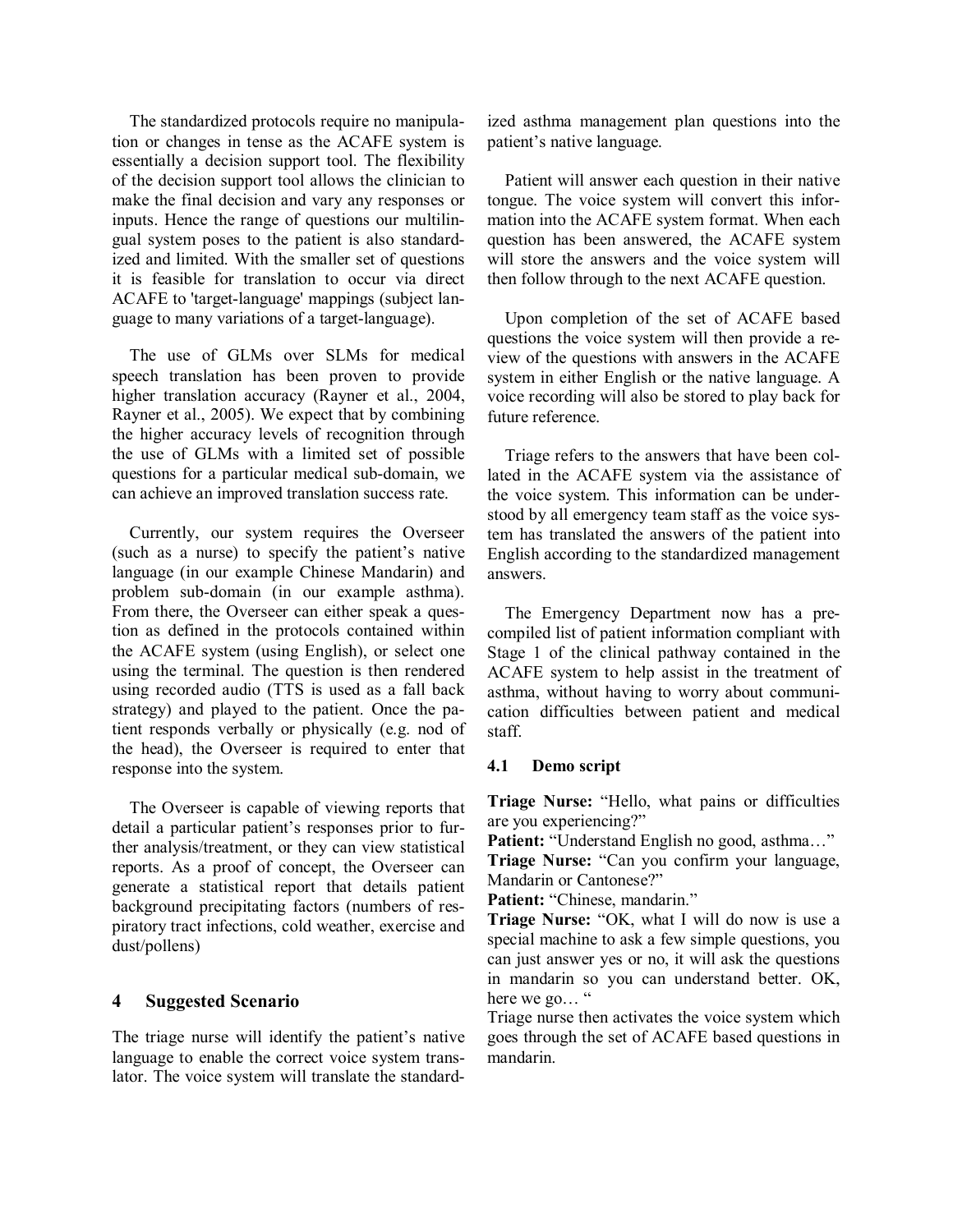

Figure 1: High-level view of user ACAFE interaction

## **5 System Architecture**

#### **5.1 Overview**

Figure 2 illustrates a component view of the design for our prototype system. The Overseer acts as an overriding authority for the ACAFE Decision Support component, providing interpretations of the Patient's native language, medical problem sub domain, and as a failover, the Patient's responses (both verbal and physical) to the questions asked.



Figure 2: Component overview of the System Architecture

### **5.2 System Components**

The following section outlines each component shown in the Overview diagram (Figure 2).

**Audio Output** – Renders questions (as required by the Decision Support) in the Patient's native language using recorded speech, or Text-to-Speech (TTS) if the recorded speech is not available.

**Multi-lingual Recognition** – The majority of questions posed to the Patient are in the form of yes/no questions. As such, the recognition of the Patient's utterance needs only to recognize basic responses in the Patient's selected native language.

**ACAFE** – Provided with the medical sub domain (e.g. asthma/breathing difficulties), specifies questions according to a standard set of diag nosis questions.

**Records** – Records Patient responses to Questions (both textual and audio representations), final outcome, and statistics that are used for both indi vidual Patient reporting and statistical reporting.

**Reports** – Provides individual Patient reporting (i.e. native language, medical sub-domain, responses to questions, and final outcome) and statis tical reporting for the use of measuring the relationship between asthma and the precipitating factors.

#### **5.3 Asthma Decision Support**

ACAFE is an electronic interface for the Emer gency Department that provides clinicians with a decision support tool to assist in the management and treatment of asthma. The system incorporates clinical decision support based on current evidence and guidelines that is simple to access, adaptable to the needs of the clinicians working in the ER and is capable of being integrated with existing medical databases.

The system's core focus lies in clinical pathways for the treatment of asthma. This is shown in Fig ure 3 below. A clinical pathway in the medical sense is a decision tree based on clinical assessment that guides the management and further investigation of a patient with a particular clinical problem. This decision tree has been based on con sensus guidelines and institutional protocols based on the best available evidence for the management of asthma.